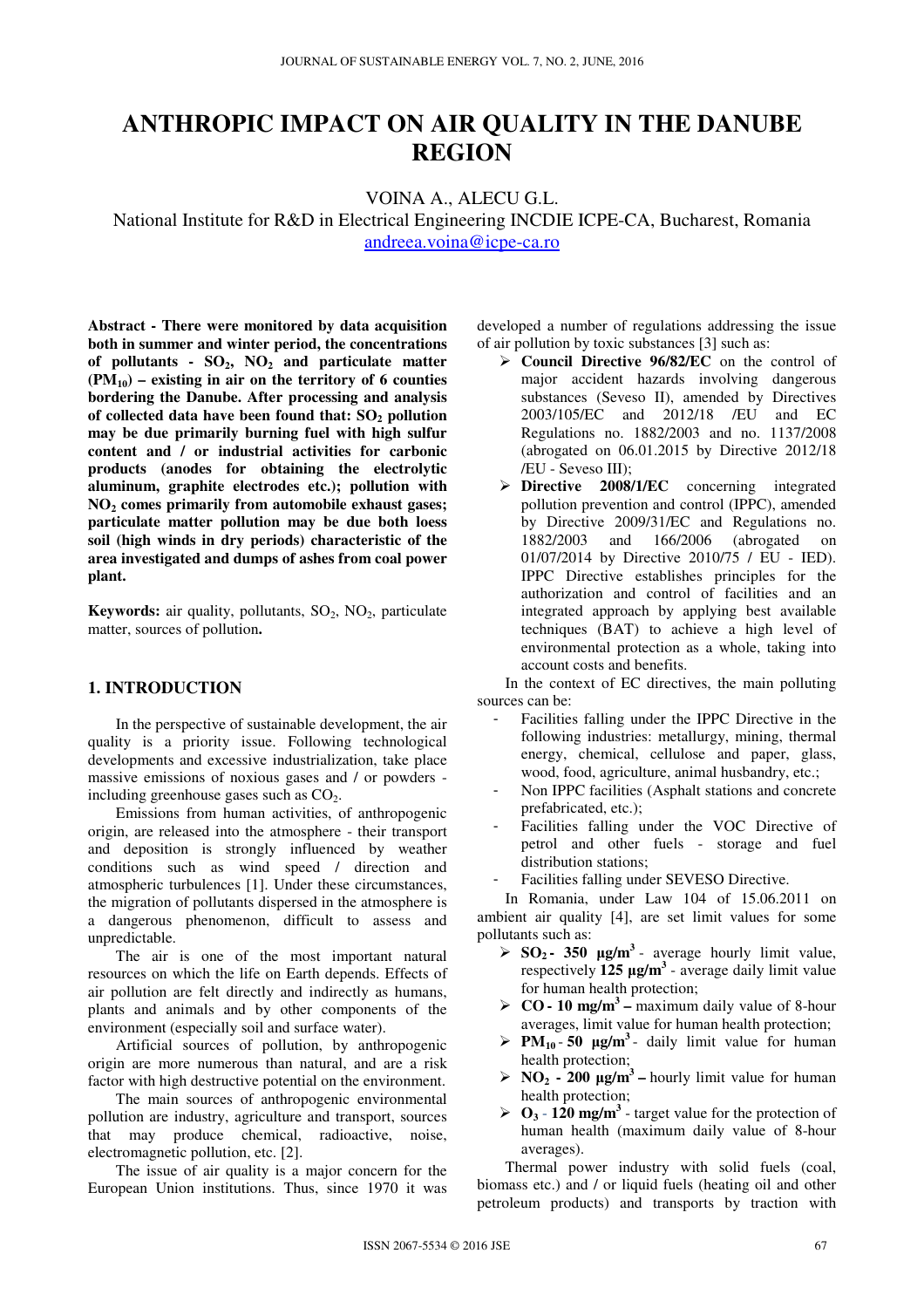internal combustion engines represent a significant source of local pollution with  $SO_2$ ,  $CO$ ,  $CO_2$ ,  $NO_2$  and particulate matter.

Given these considerations, *the aim of this paper* is to analyze the air quality by monitoring / data acquisition on the pollution level with pollutants specific to thermal power industry and / or transports in a representative geographic area.

## **2. EXPERIMENTAL PART – DATA ACQUISITION**

In order to analyze the air quality has been selected as representative area, Romania-Bulgaria cross border area, respectively 6 counties from Romania (Calarasi, Giurgiu, Teleorman, Olt, Dolj and Mehedinti) and 8 counties from Bulgaria on the right and left banks of the Danube (Fig. 1.).



**Fig. 1. Romania-Bulgaria cross border area [5]** 

Location of the potential major polluters in the analyzed area, with operating permits IPPC according to [6, 7] is shown in Fig. 2, and the SEVESO ones according to [6, 7] in Fig. 3.



**Fig. 2. Map with IPPC objectives [8]** 



**Fig. 3. Map with SEVESO objectives [8]** 

In order to analyze the air quality, have been acquired simultaneously, where there were records, hourly values from the locations specified in Table 1, for pollutants  $SO_2$ ,  $NO_2$  and  $PM_{10}$  [9] and processed in accordance with Law 104/2011 (averages over 8 hours or 24 hours, also monthly averages).

**Table 1. Data acquisition – location of the monitoring stations [9]** 

| <b>Monitoring</b> | Location                                   |
|-------------------|--------------------------------------------|
| stations          |                                            |
| CL1               | Orizont area, Călărași                     |
| CL2               | Municipal Stadium area, Calarasi           |
| GR <sub>1</sub>   | Bucuresti street, Giurgiu                  |
| GR2               | Parcul Elevilor, Giurgiu                   |
| GR <sub>3</sub>   | Sloboziei highway, Giurgiu                 |
| GR4               | Braniștea village, Oinacu commune, GR      |
|                   | county                                     |
| TR <sub>1</sub>   | APM Teleorman, Alexandria                  |
| TR <sub>2</sub>   | DN 51A Turnu Măgurele / Zimnicea           |
| OT <sub>1</sub>   | Industrial platform from Slatina           |
| DJ1               | București street, Craiova                  |
| DJ <sub>2</sub>   | City hall, Craiova                         |
| DJ3               | Billa supermarket, Craiova                 |
| DJ4               | Işalnița, DJ county                        |
| DJ5               | Breasta, DJ county                         |
| MH <sub>1</sub>   | Băile Romane Street no. 3, Dr. Tr. Severin |

## **3. EXPERIMENTAL RESULTS AND THEIR INTERPRETATION**

The results recorded after monitoring of  $SO<sub>2</sub>$ , in the investigated area, in November 2011 are shown in Fig. 4,  $NO<sub>2</sub>$  in Fig. 5 and PM<sub>10</sub> in Fig. 6.

The analysis of Fig. 4 has been revealed that in November 2011, in the geographical investigated area, the daily limit value of  $SO<sub>2</sub>$  to the monitoring stations DJ1, MH1 and OT1 has been exceeded, on days 12, 20, 21, 23 and 27. To the other monitoring stations all daily average values were within the daily limit value for human health protection.

The analysis of Fig. 5 has been revealed that the daily average values to DJ1 are systematically higher (approx. two times) than in the other locations, which can be explained by intense traffic in the vicinity of DJ.

By analyzing the Fig. 6 it was found that in November 2011, air pollution with particulate matter has been considerable. There were significant exceedances (sometimes triple) of the daily limit value for human health protection, to DJ1, DJ3, MH1 and OT1. In TR1 have been only 3 exceedances of the limit, and to CL1 was not recorded any exceedance of the daily limit value for human health protection. The exceedance and relatively high fluctuations of the recorded values can be explained by persistent drought and winds in respective areas and days.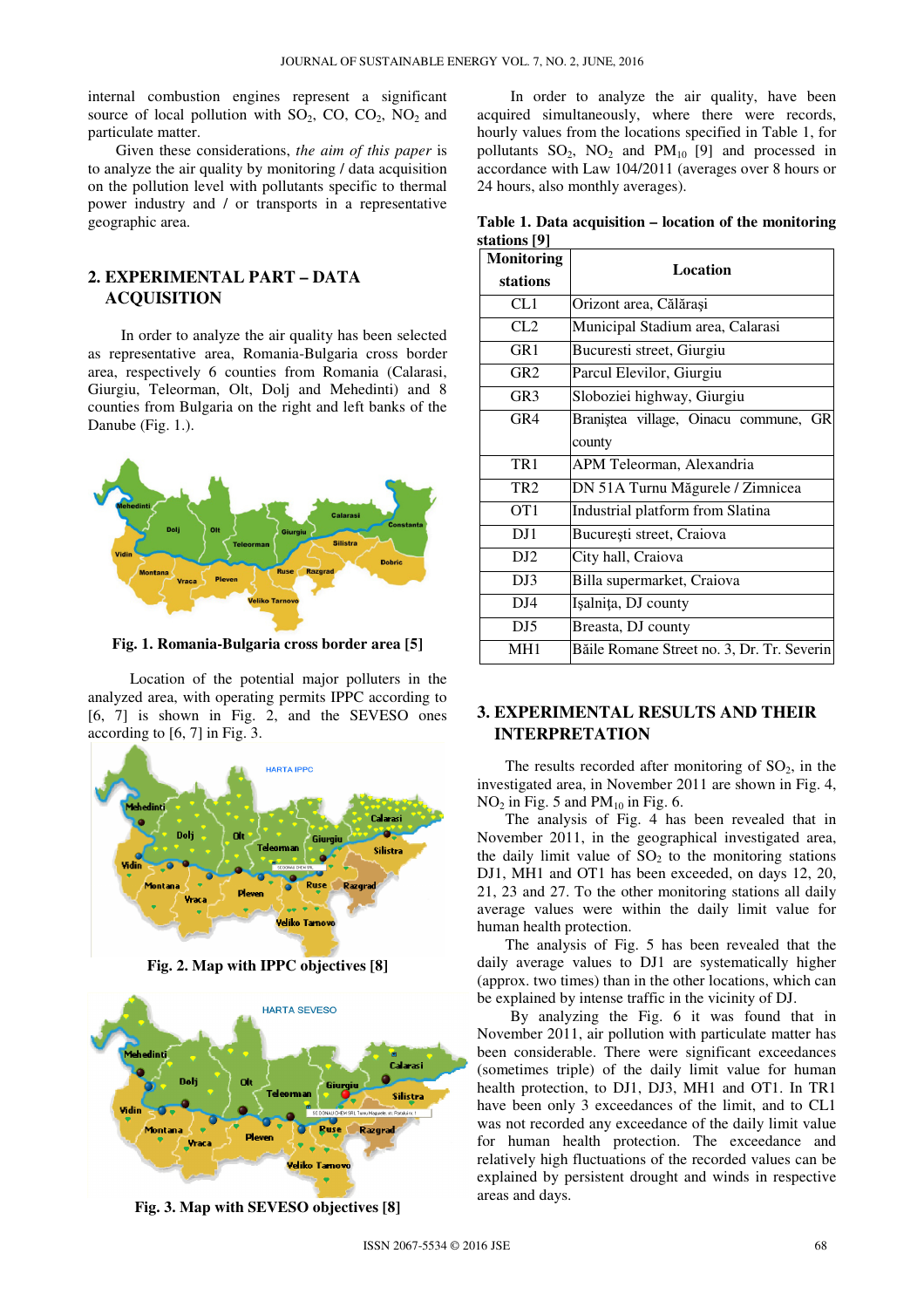







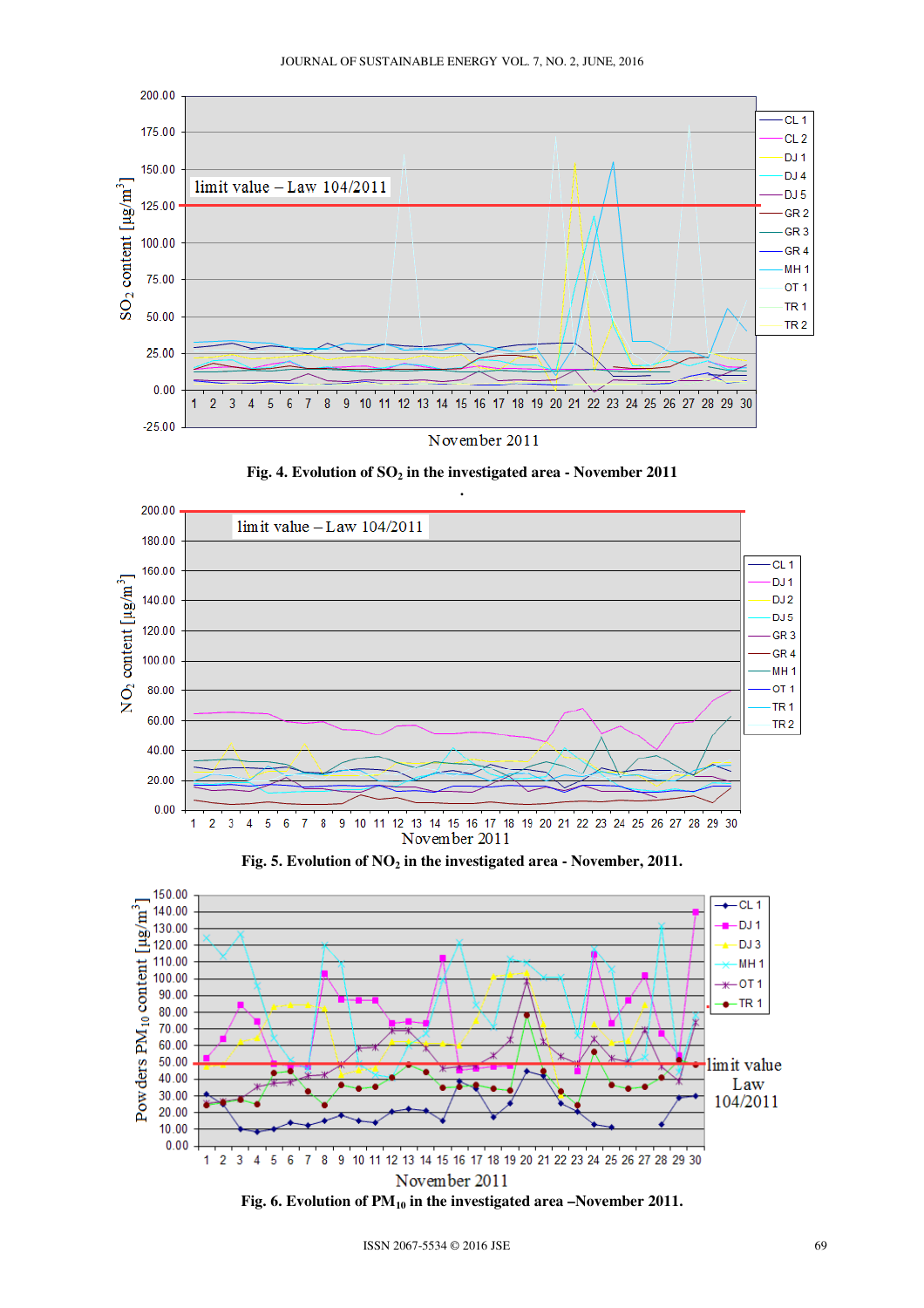Comparative analysis of Fig. 4 - Fig. 6 shows that the  $SO_2$  parameter presents highest fluctuations. Therefore, in Slatina, there were recorded 3 peaks which exceed the monthly average value in the same days in which  $PM_{10}$  increased remarkably - but  $NO_2$  evolved monotonous between 15 and 20  $\mu$ g/m<sup>3</sup> – fact which may suggest that in those days have been discharged carbonic blocks batches from the anodes unit of aluminum factory  $(SO<sub>2</sub> - resulted from the sulfur content of coal)$ processed).

It notes that the  $PM_{10}$  parameter presents high fluctuations in all monitoring points, except CL1, with monthly average over the legal limit of 50 mg/m<sup>3</sup>. High fluctuations of  $PM_{10}$  to the monitoring stations from Craiova may be due to the thermal power plant ash deposited to Isalnita and randomly carried out by the wind in periods without precipitations.

The results recorded after monitoring of  $SO<sub>2</sub>$  in the investigated area from December 2011, are presented in Fig. 7,  $NO<sub>2</sub>$  in Fig. 8 and PM<sub>10</sub> in Fig. 9.



The analysis of Fig. 7 has been revealed that in December 2011, in the region there have been exceedances of the daily limit for  $SO<sub>2</sub>$  to DJ1, DJ2, MH1 and OT1 in days of 12, 13 and 16. In other monitoring

locations the average values between 5 and 50  $\mu$ g/m<sup>3</sup>, were within the daily limit value for human health protection.



**Fig. 8. Evolution of NO<sup>2</sup> in the investigated area – December 2011.**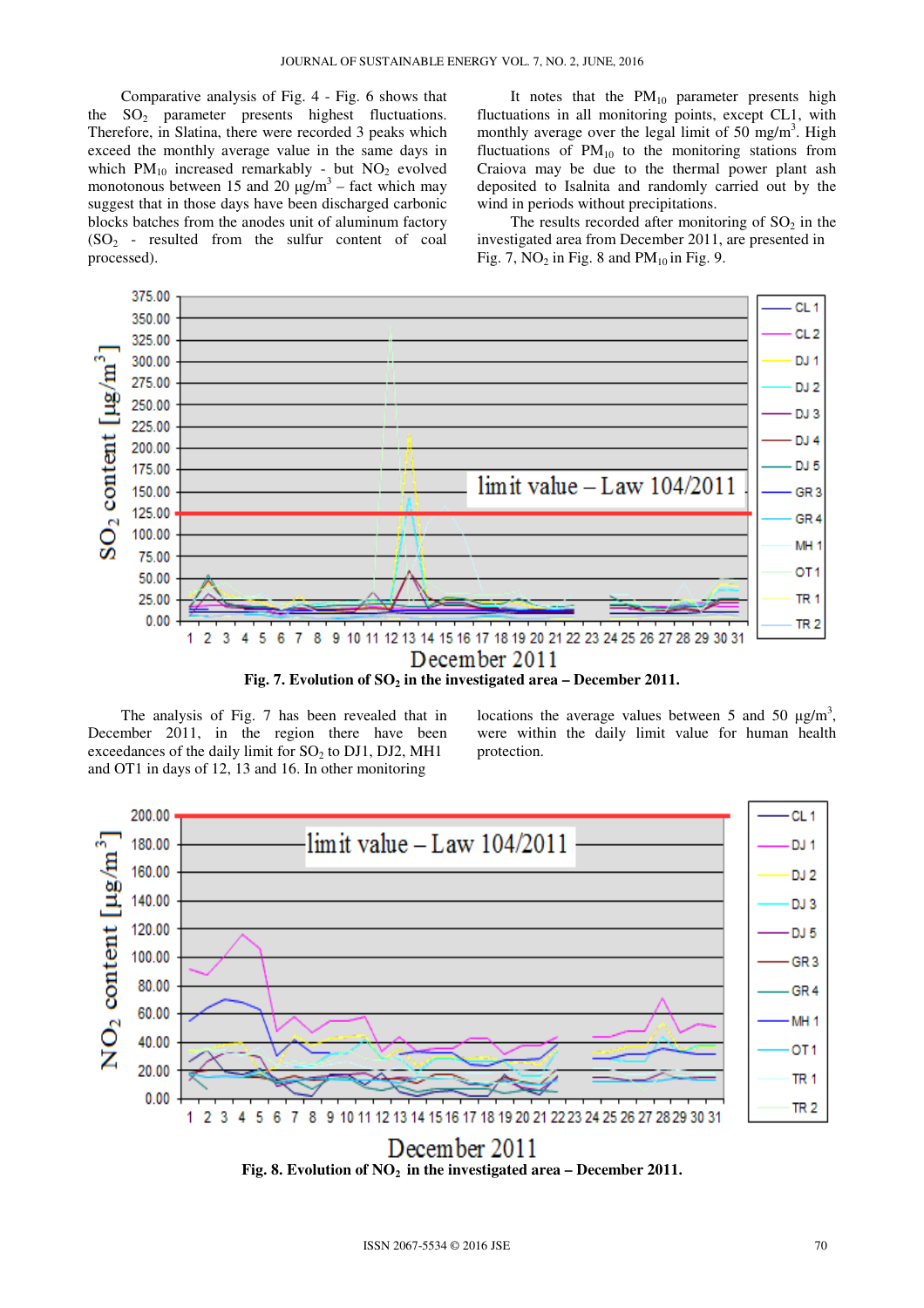

The analysis of Fig. 9 has been revealed that, in all monitoring points, except GR3 and CL1 were recorded exceedances of the limit value for particulate matter. Significantly higher values were recorded during December, 1 to 5 and 24 to 31, when was dry weather with calm atmosphere. It is noted that in these periods, also for  $NO<sub>2</sub>$  (Fig. 8) were recorded values above the

monthly average. It also was noted that during period 14 to 22 December 2011, when there were precipitations in the area (rain and snow), the content of particulate matter (Fig. 9) and  $NO<sub>2</sub>$  decreased significantly.

The results recorded after monitoring of  $SO<sub>2</sub>$  in the investigated area, in August 2012 are presented in Fig. 10,  $NO<sub>2</sub>$  in Fig. 11 and  $PM<sub>10</sub>$  in Fig. 12.



By analyzing the Fig. 10 has been found that in August 2012, the concentrations of  $SO<sub>2</sub>$  daily average have been increased significantly only in the days of 20 and 21 and only in locations from DJ – fact which suggests that pollution may be due to the thermal power plant from Isalnita.

The analysis of Fig. 12 has been revealed that in August 2012, except five concentrations recorded at the

MH1 and GR1 stations (areas affected by drought and wind in the respective days/periods), the concentrations of daily average for  $PM_{10}$  were within the daily limit value of 50  $\mu$ g/m<sup>3</sup>.

The results recorded after monitoring of  $SO<sub>2</sub>$  in the investigated area, in September 2012 are presented in Fig. 13, NO<sub>2</sub> in Fig. 14 and  $PM<sub>10</sub>$  in Fig. 15.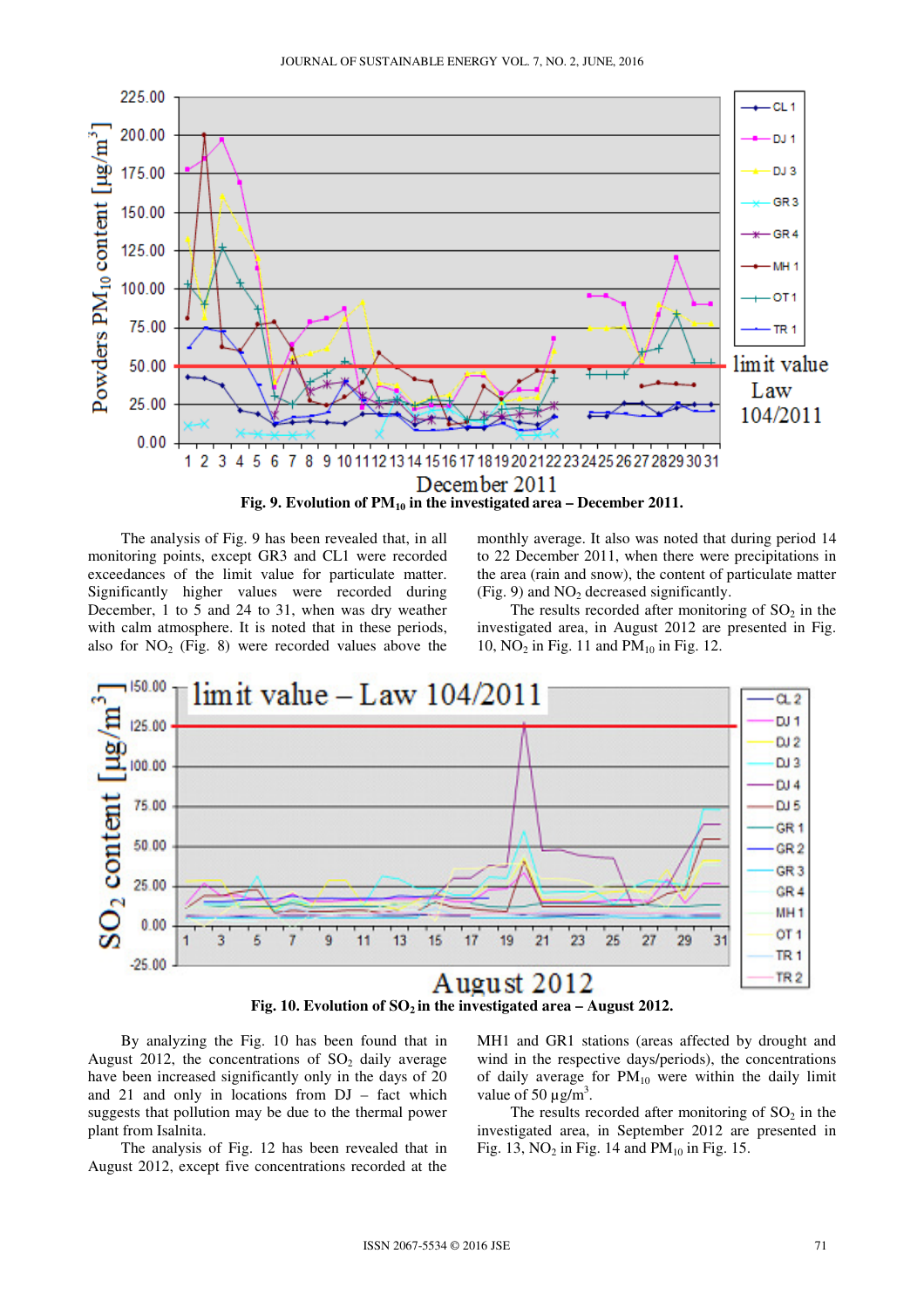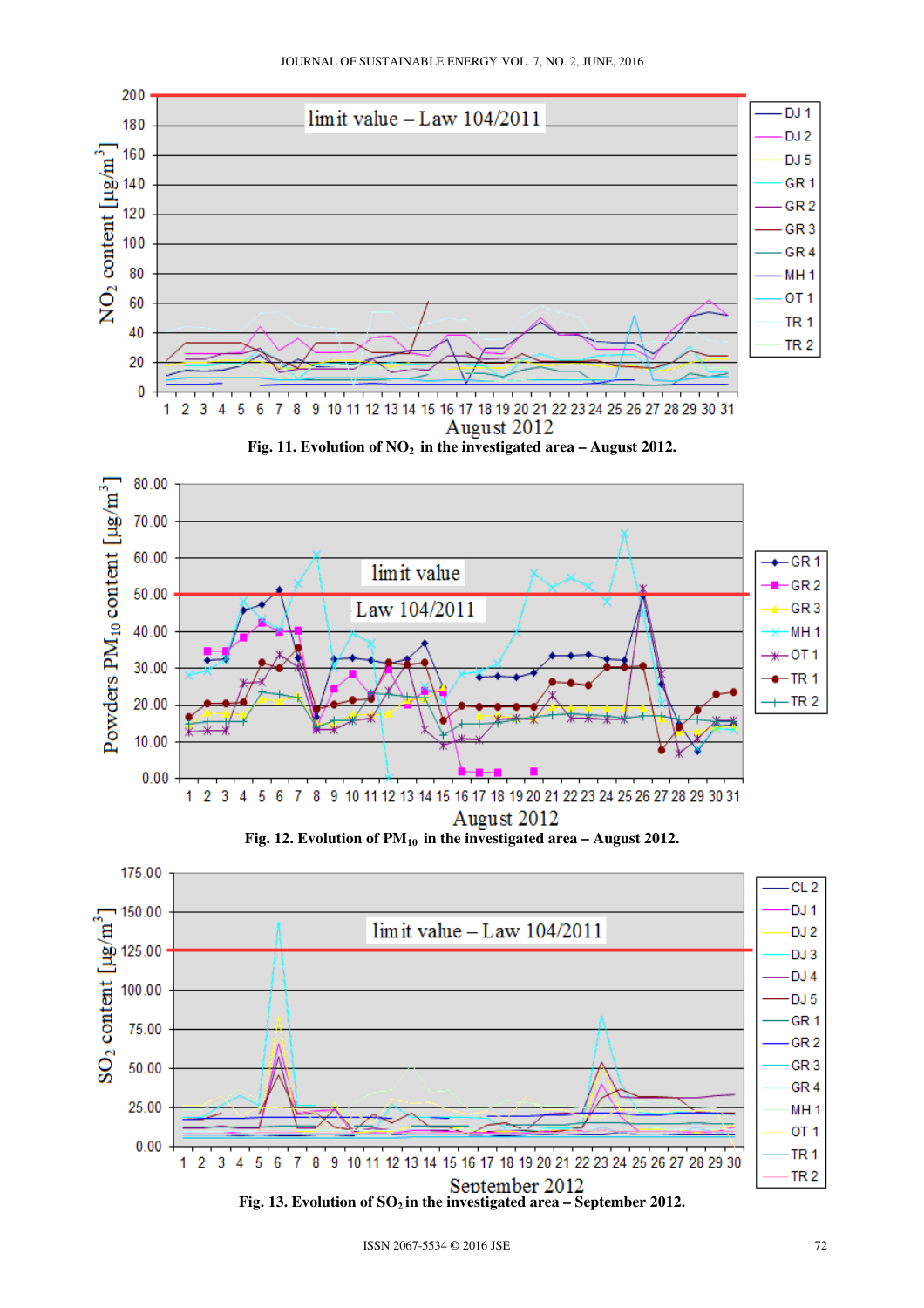

The analysis of Fig. 13 has been revealed that in September 2012,  $SO<sub>2</sub>$  concentrations increased significantly in days of 6 and 23 September in all monitoring points from DJ. This finding suggests that pollution may be the result of burning of fuels with high sulfur content in the Isalnita thermal power plant.By

analyzing of Fig. 14 has been found that in DJ1 and DJ2 locations, the values recorded for  $NO<sub>2</sub>$  are systematically higher than in the other locations, which can be explained by the intense traffic in the vicinity of the monitoring points.



The analysis of Fig. 15 has been revealed that in September 2012, there were several exceedances of the daily limit value at the monitoring stations GR1, GR2 and MH1 - which can be explained by pronounced drought and wind in respective areas and periods.

## **4. CONCLUSIONS**

The monitoring in 15 locations of the concentrations of  $SO_2$ ,  $NO_2$  and particulate matter ( $PM_{10}$ ) pollutants from air, in the area of 6 counties bordering the Danube, through data acquisition in both the summer period and the winter, has been revealed that:

- $\triangleright$  In November and December the values for SO<sub>2</sub> are systematically higher than in August and September, leading to the conclusion that the pollution with  $SO_2$  may be due primarily to the burning of fuels with high sulfur content and/or certain industrial activities for obtaining of carbon products (anodes for the production of aluminum by electrolysis, graphite electrodes, etc.);
- The concentration of  $NO<sub>2</sub>$  in air shows relatively constant values (without significant daily variations), systematically higher values being recorded at the monitoring points located in the vicinity of the roads with heavy traffic;
- $\triangleright$  The concentration of particulate matter (PM<sub>10</sub>) in air shows relatively high values, with frequent